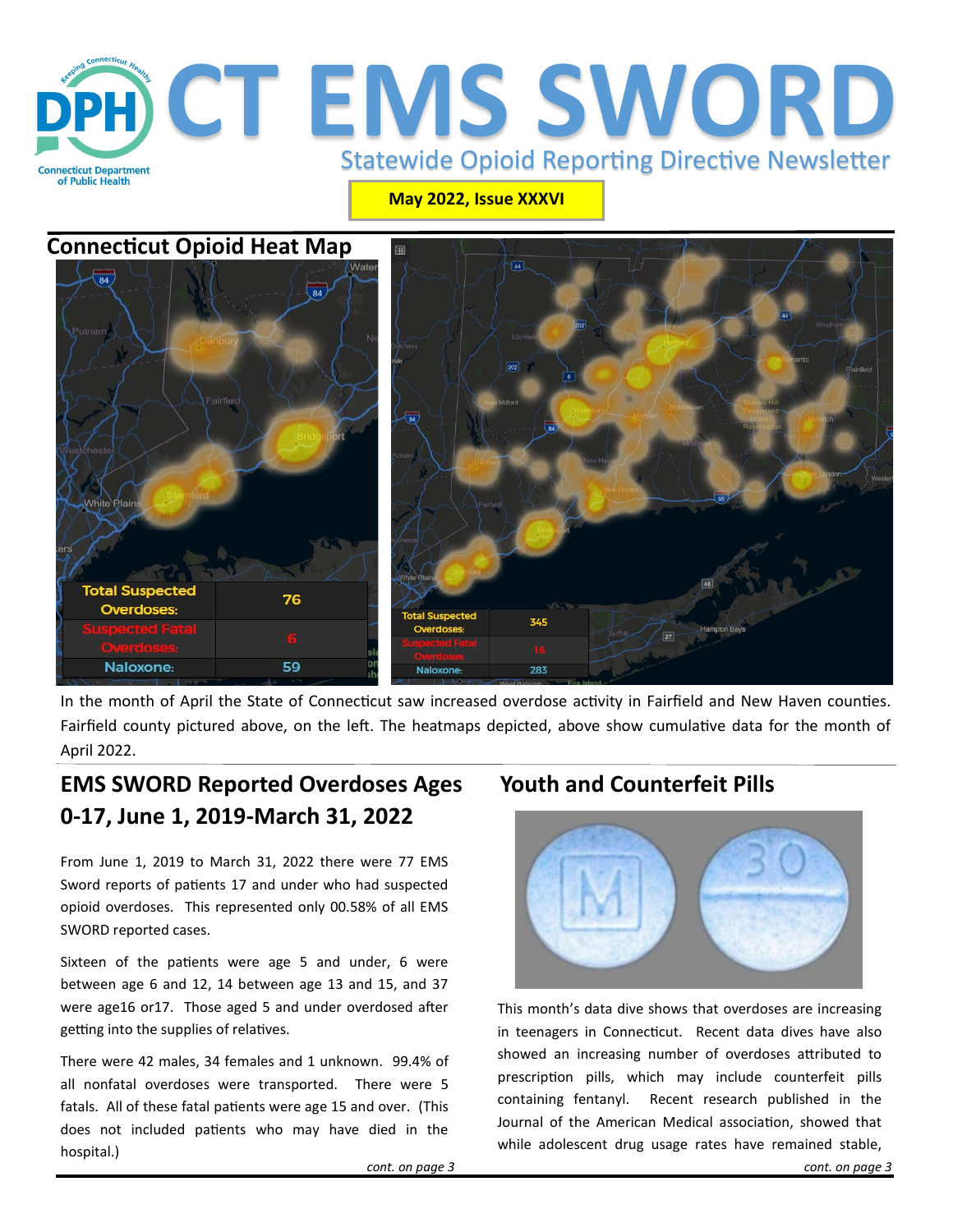

Left: < Total count of emergency department visits related to suspected overdoses with any opioid\*. This data shows counts for **April 2022** for the state

Right: > Total count of emergency department visits related to suspected overdoses with any opioid\*. This data shows total counts for the **previous 90 days** for the state of Connecticut.



*Data, above, represents the total count of emergency department visits (Syndromic Surveillance) related to prescription and illicit opioid drug overdoses. Data reflects overdoses based on town/city resident. It does not include non-resident overdoses. Data subject to change.* 



*\*Suspected overdoses involving any opioid include prescription and illicit opioids.*

# **SWORD Statewide Reporting April 2022**

In the month of March 2022, there were 346 calls to the Connecticut Poison Control Center (CPCC) for SWORD. Of these calls, 329 were non-fatal and 17 resulted in fatalities. There were 284 total naloxone administrations: 161 nonfatal multiple doses of naloxone administered, 116 non-fatal single dose naloxone, and fifty-one (51) non-fatal with no naloxone administered. There was 1 (one) non-fatal with "unknown" naloxone administered. Of the 17 fatalities, six (6) received multiple doses of naloxone, one (1) received single dose, nine (9) with no naloxone administered, and 1 (one) was unknown.

The 346 cases involved suspected overdoses from all of our counties: Fairfield (77), Hartford (105), Litchfield (12), Middlesex (16), New Haven (76), New London (39), Tolland (7) and Windham (14).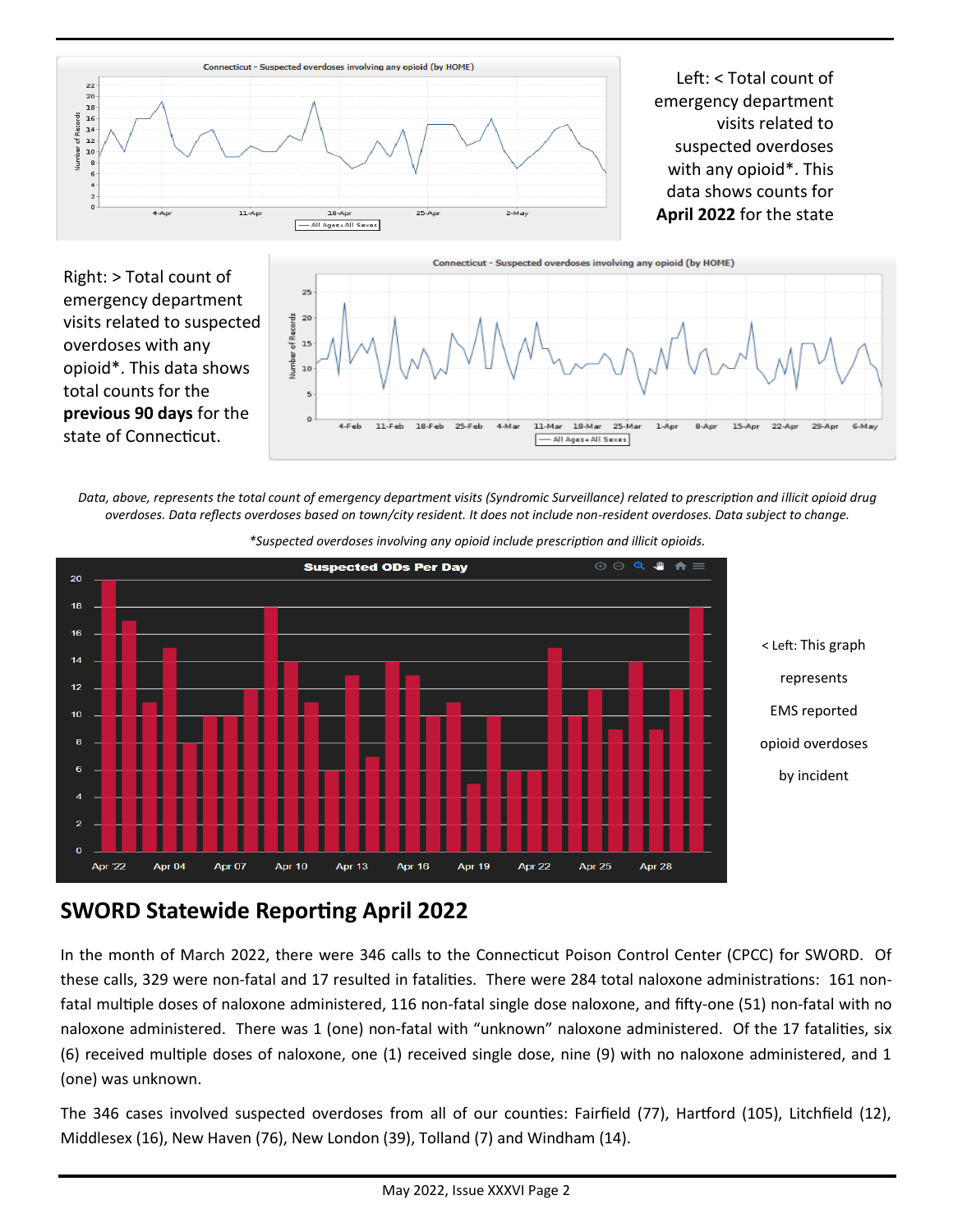*Overdoses Ages 0-17 cont. from pg. page 1*



Seventy percent of patients received naloxone. Naloxone was given by EMS in 54% of all cases, followed by Fire with 16%, police-14%, bystander 12%, hospital 3%,

EMS SWORD Reported Opioid Overdoses By Age Group, June 1-2019-March 31, 2022



While representing a small part of SWORD reported cases, the number of patients 0-17 has increased in each of the years we have tracked this category with 12 in year one, 29 in year 2 and 33 to ate in year 3 with two months still to go.



#### *Youth and Counterfeit Pills cont. from pg. page 1*

overdose deaths in this age group were the fasted rising age group, doubling between 2019 and 2020. According to Dr. Nora Volkow, the Director of the National Institute on Drug Abuse, as reported by NPR, many adolescents seeking prescription pain pills are dying due counterfeit pills that contain fentanyl. Drug Enforcement Administration laboratory analyses reveal that two out of every five fake pills with fentanyl contain a potentially lethal dose.

Education about the dangers of counterfeit pills should be targeted at this age group, as well providing them information about where to obtain naloxone.